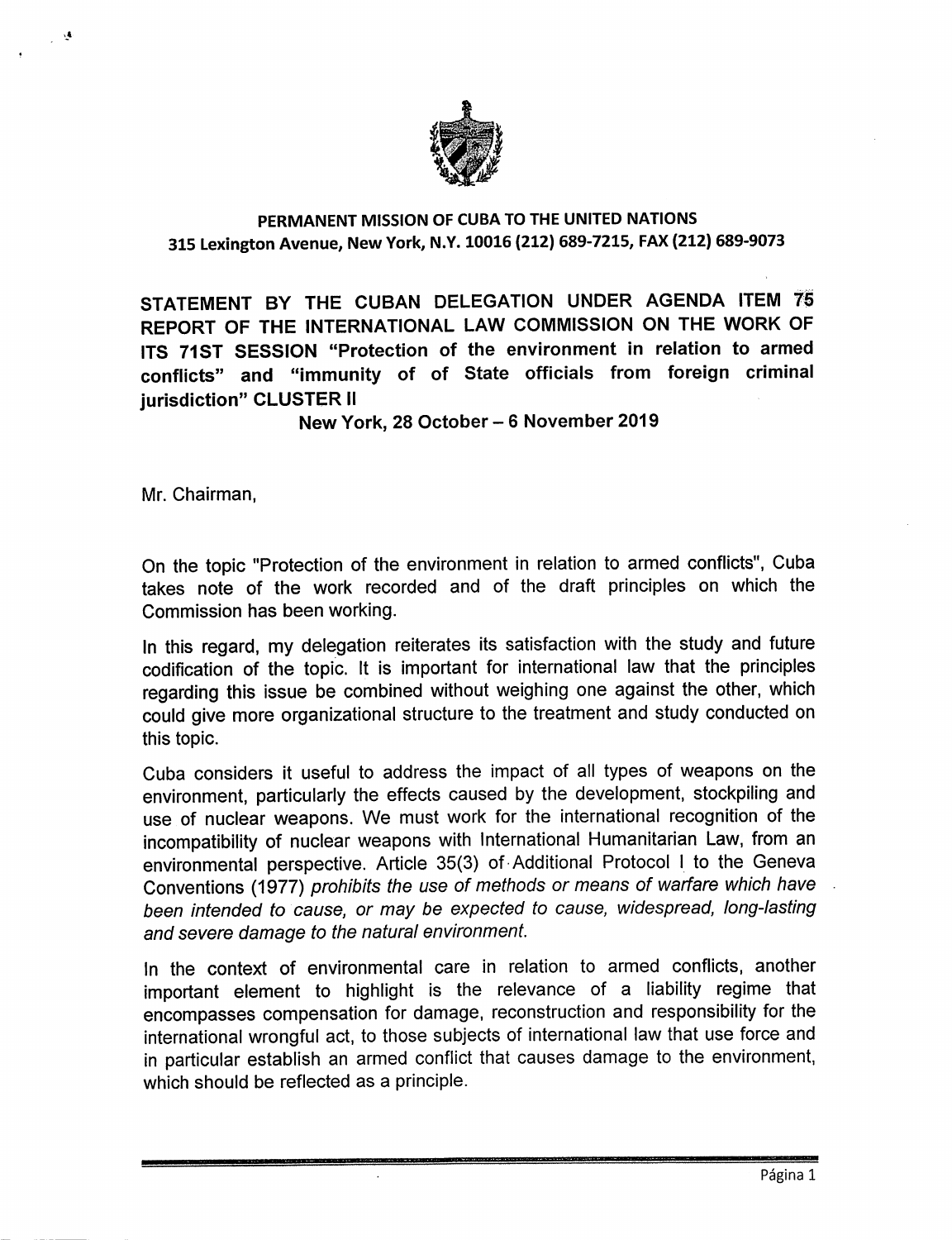## Mr. Chairman,

Cuba acknowledges the international Law Commission for its work on this topic and wishes to reiterate its support for any initiative aimed at clarifying the contents and preserving environmental care particularly, with a view to achieving sustainable development at global level.

In the same manner, Cuba considers that the institutions dedicated to the defense in each of the states are the ones responsible for establishing policies and norms for environmental care in the face of a possible armed conflict, in Cuba we have strategies designed by our institutions and legal norms to protect, re-establish and increase the quality of environmentai care in a sustainable manner, both in conflict situations and in exceptional situations, an example of which is Law No. 81 on the Environment, Law No. 75 on the National Defense, which iays down in Articles 34 and 35, the responsibility to protect the environment.

### Mr. Chairman,

Cuba considers that the Cuban norms ensure the fulfillment of a sustainable development model; in particular they reflect the unrestricted will of our country to prevent and continuously mitigate the negative environmental impacts. The most eloquent example is the Task "Life" that our government has carried out in order to mitigate the impact of climate change. However, in connection with armed conflicts, Cuba wishes to consider that Peace and respect for the principles of International Law is the best remedy not to damage the Environment with armed conflicts.

In this regard, my delegation believes that the identification and study of principles in this matter, based on the regulatory dispersion in the existing international environmental law, should take into account not only the practice of states and the opinio iuris sive necesitatis, but also the regulations of international institutions and the main treaties in terms of environmental care.

### Mr. Chairman,

Cuba has, for many years, expressed its unrestricted respect for international law and its support for the work of the International Law Commission. To conclude, we wish to appeal to the member States so that the work of this respectable Commission, which has been fruitful and significant, do not remain sterile and bear its well-earned fruits with the birth of new international conventions that would undoubtedly contribute in a positive manner to the organization of the current international relations, to the fulfilment of international obligations and to the respect among all the member States of this organization.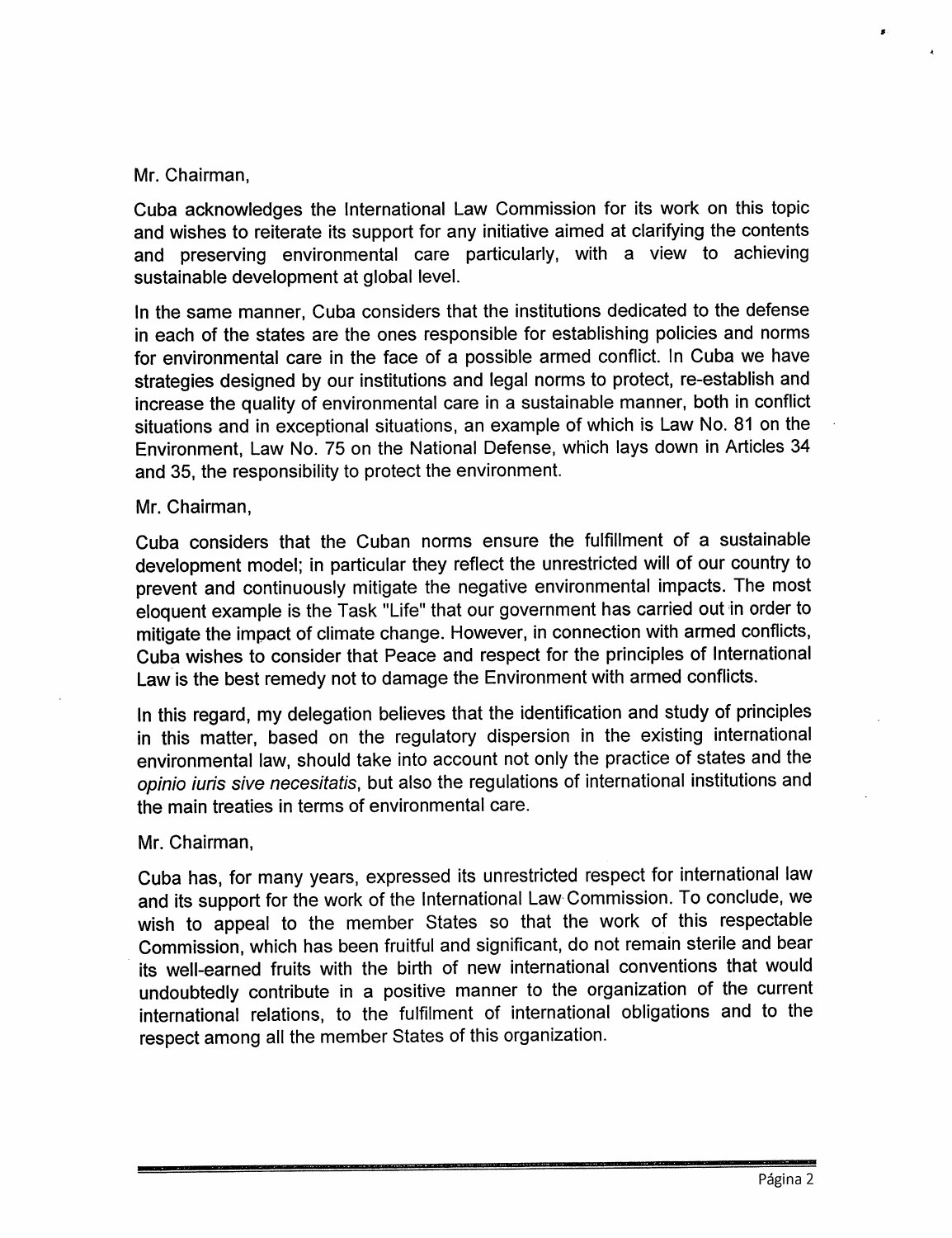#### Mr. Chairman,

The issue of immunity of State Officials from Foreign Criminai Jurisdiction is of utmost importance for the continuity of the work of progressive codification of Internationa! Law.

In this regard, we thank the Special Rapporteur, Ms. Concepción Escobar Hernández, for the enormous amount of work carried out in with respect to the seventh report, which, together with the sixth report, provides an extensive and detailed examination and analysis of State practice, jurisprudence and relevant academic work relating to the procedural aspects, and we acknowledge the work done by the International Law Commission in submitting the draft articles.

Cuba agrees with other States on the desirability of maintaining consistency with the work of the Commission on other related issues, such as crimes against humanity and the peremptory norms of international law (ius cogehs), as well as the issue of universal criminal jurisdiction, which is included in the long-term programme of work.

With regard to the procedural aspects of the topic, the Cuban delegation draws attention to the importance of keeping a balance between fundamental legal interests, such as the respect for the sovereign equaiity of States, the need to fight impunity for crimes under internationai law, and the protection of State officials against a politically motivated or spurious exercise of criminal jurisdiction.

Cuba maintains that for the determination of the officials enjoying immunity, it should be taken into account and consideration should be given to those who are granted immunity by the domestic legislation of States.

In this respect, the Republic of Cuba wishes to express that article 42 of the Constitution in force since 10 April of this year establishes that all persons are equal before the law, receive the same protection and treatment from the authorities and enjoy the same rights, freedoms and opportunities, without any discrimination on grounds of sex, gender, sexuai orientation, gender identity, age, ethnic origin, skin color, religious beiief, disability, national or territorial origin or any other personal status or circumstance that impiies a distinction harmful to human dignity.

The Cuban delegation expresses its concern over the fact that draft articles 8 to 16, as currently drafted, do not establish a sufficient relationship between the proposed procedural safeguards and guarantees and that the application of draft article 7 do not fully express the procedures and guarantees necessary to avoid politically motivated prosecutions.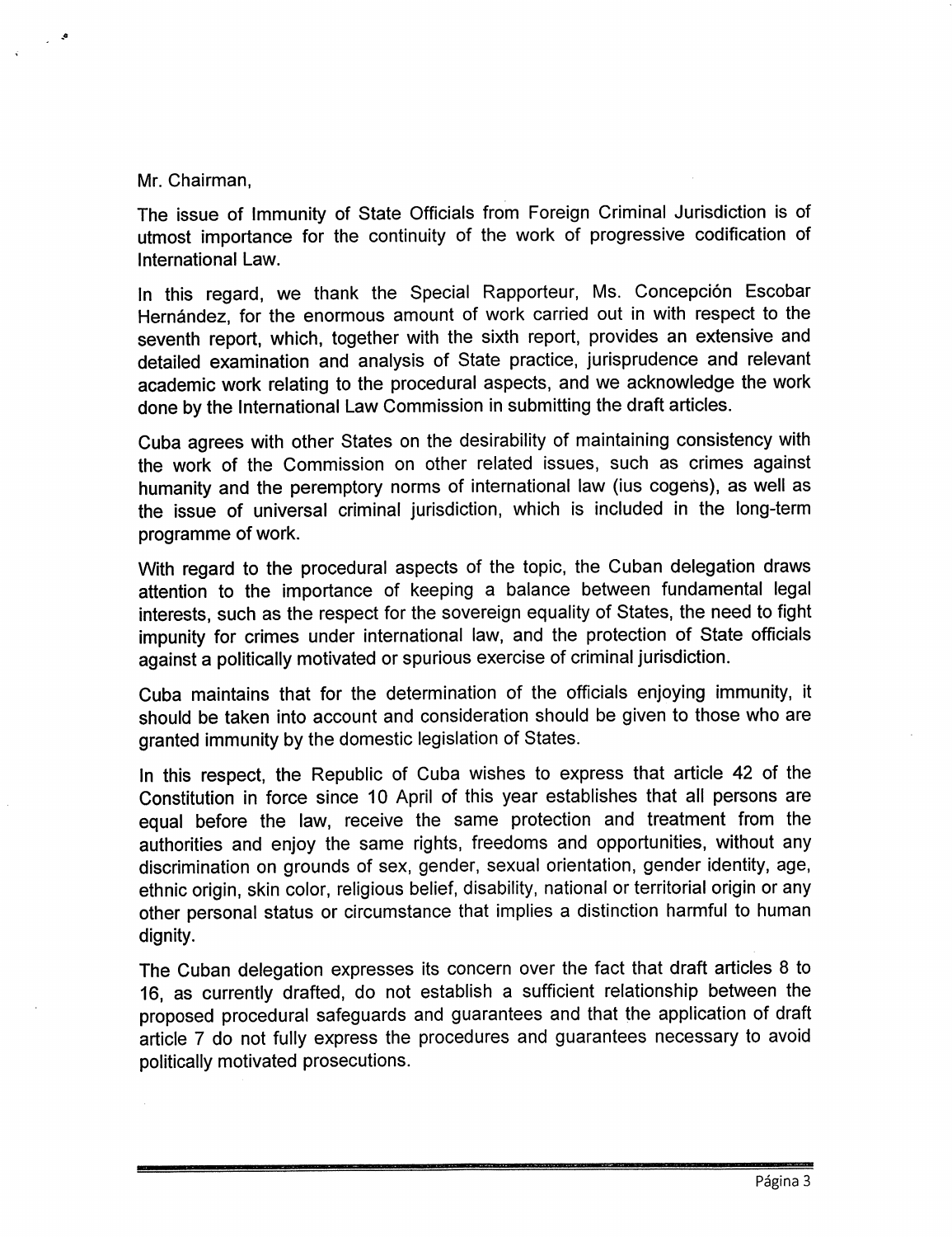Cuba's substantive criminal law is applicable to Cubans who commit an offence abroad and whoa are handed over to Cuba to be tried by Cuban courts, in accordance with treaties signed by the Republic of Cuba.

In the Cuban Criminal Code the extradition exception established in article 6, could only be understood as an *immunity ratione personae*, when it sets forth that the extradition of foreign citizens is not applicable, when they are persecuted for having fought imperialism, colonialism, neo-colonialism, fascism or racism or for having defended democratic principles or the rights of the working people.

With regard to immunity ratione materiae, the Law of Criminal Procedure No. 5 of 1977 does not establish the immunity of State officials because, as previously stated, the principle of equality of all citizens before the law applies, although articles 385 to 397 do provide for procedural requirements for acting against certain State and Government officials.

Cuba's internal regulations ensure that there will be no impunity for those responsible for violations of international law and crimes against humanity.

Mr. Chairman,

Cuba commends the International Law Commission for its work on this issue and wishes to reiterate its support for any initiative aimed at clarifying the contents and preserving the enshrined regime of criminal immunity of State officials, based on the international conventions and on the principles of International Law.

In relation to draft article 12, Cuba agrees on the need that establishing the obligation to notify the Officials' State of any claim to exercise jurisdiction over them, becomes an essential guarantee of respect for the immunity of foreign officials. The obligation to notify should be considered the first guarantee for a State safeguarding its interests to invoke or waive immunity.

Cuba pays special attention to the inclusion of exceptions to immunity which does not reflect the existing international law, which would result in impunity for serious crimes against humanity as a whole.

The Cuban delegation upholds the criterion of the non-application of the principle of universal jurisdiction, nor the obligation to extradite or prosecute officials enjoying immunity.

Cuba insists on the need that the immunity regime established in international conventions, to wit, the Vienna Conventions on Diplomatic Relations, Special Missions and Consular Relations, as well as the Bustamante Code and the principles of international law, should not be modified.

The Republic of Cuba is an advocate of drafting a text on the Immunity of State officials from Foreign Criminal Jurisdiction within a substantive-procedural